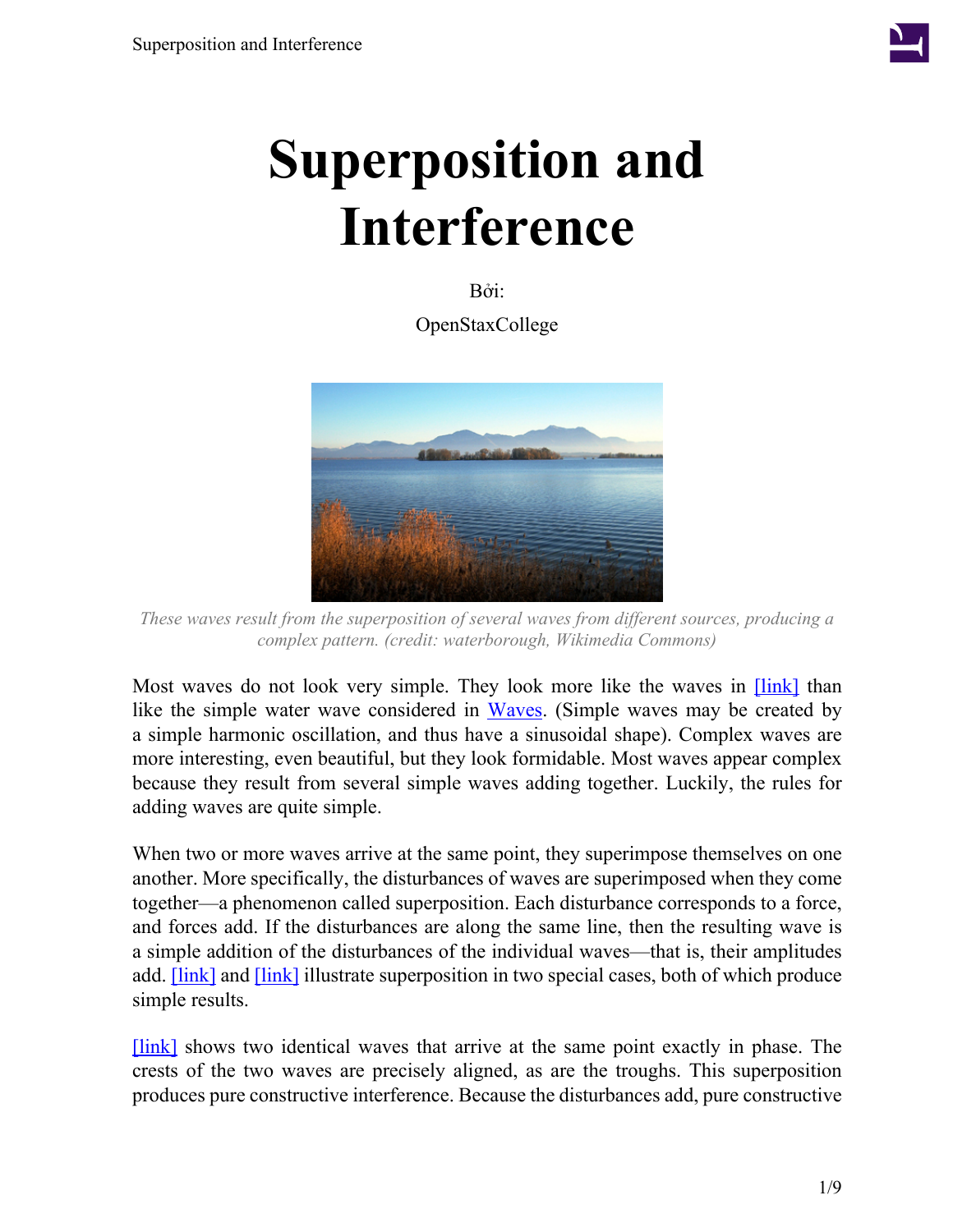interference produces a wave that has twice the amplitude of the individual waves, but has the same wavelength.

<span id="page-1-0"></span>[\[link\]](#page-1-1) shows two identical waves that arrive exactly out of phase—that is, precisely aligned crest to trough—producing pure destructive interference. Because the disturbances are in the opposite direction for this superposition, the resulting amplitude is zero for pure destructive interference—the waves completely cancel.



<span id="page-1-1"></span>*Pure constructive interference of two identical waves produces one with twice the amplitude, but the same wavelength.*



*Pure destructive interference of two identical waves produces zero amplitude, or complete cancellation.*

While pure constructive and pure destructive interference do occur, they require precisely aligned identical waves. The superposition of most waves produces a combination of constructive and destructive interference and can vary from place to place and time to time. Sound from a stereo, for example, can be loud in one spot and quiet in another. Varying loudness means the sound waves add partially constructively and partially destructively at different locations. A stereo has at least two speakers creating sound waves, and waves can reflect from walls. All these waves superimpose. An example of sounds that vary over time from constructive to destructive is found in the combined whine of airplane jets heard by a stationary passenger. The combined sound can fluctuate up and down in volume as the sound from the two engines varies in time from constructive to destructive. These examples are of waves that are similar.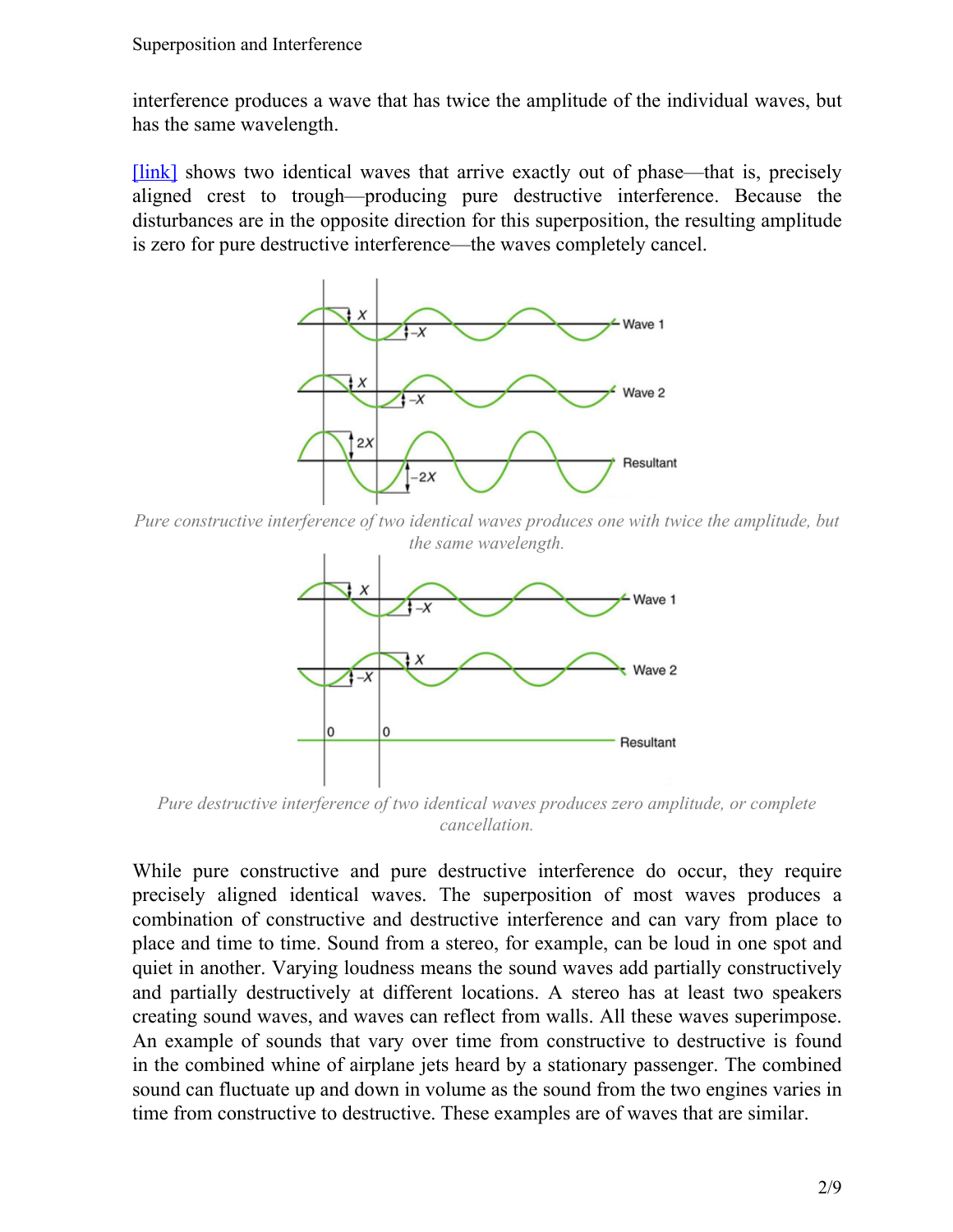<span id="page-2-0"></span>An example of the superposition of two dissimilar waves is shown in **[link]**. Here again, the disturbances add and subtract, producing a more complicated looking wave.



*Superposition of non-identical waves exhibits both constructive and destructive interference.*

# **Standing Waves**

Sometimes waves do not seem to move; rather, they just vibrate in place. Unmoving waves can be seen on the surface of a glass of milk in a refrigerator, for example. Vibrations from the refrigerator motor create waves on the milk that oscillate up and down but do not seem to move across the surface. These waves are formed by the superposition of two or more moving waves, such as illustrated in [\[link\]](#page-3-0) for two identical waves moving in opposite directions. The waves move through each other with their disturbances adding as they go by. If the two waves have the same amplitude and wavelength, then they alternate between constructive and destructive interference. The resultant looks like a wave standing in place and, thus, is called a standing wave. Waves on the glass of milk are one example of standing waves. There are other standing waves, such as on guitar strings and in organ pipes. With the glass of milk, the two waves that produce standing waves may come from reflections from the side of the glass.

A closer look at earthquakes provides evidence for conditions appropriate for resonance, standing waves, and constructive and destructive interference. A building may be vibrated for several seconds with a driving frequency matching that of the natural frequency of vibration of the building—producing a resonance resulting in one building collapsing while neighboring buildings do not. Often buildings of a certain height are devastated while other taller buildings remain intact. The building height matches the condition for setting up a standing wave for that particular height. As the earthquake waves travel along the surface of Earth and reflect off denser rocks, constructive interference occurs at certain points. Often areas closer to the epicenter are not damaged while areas farther away are damaged.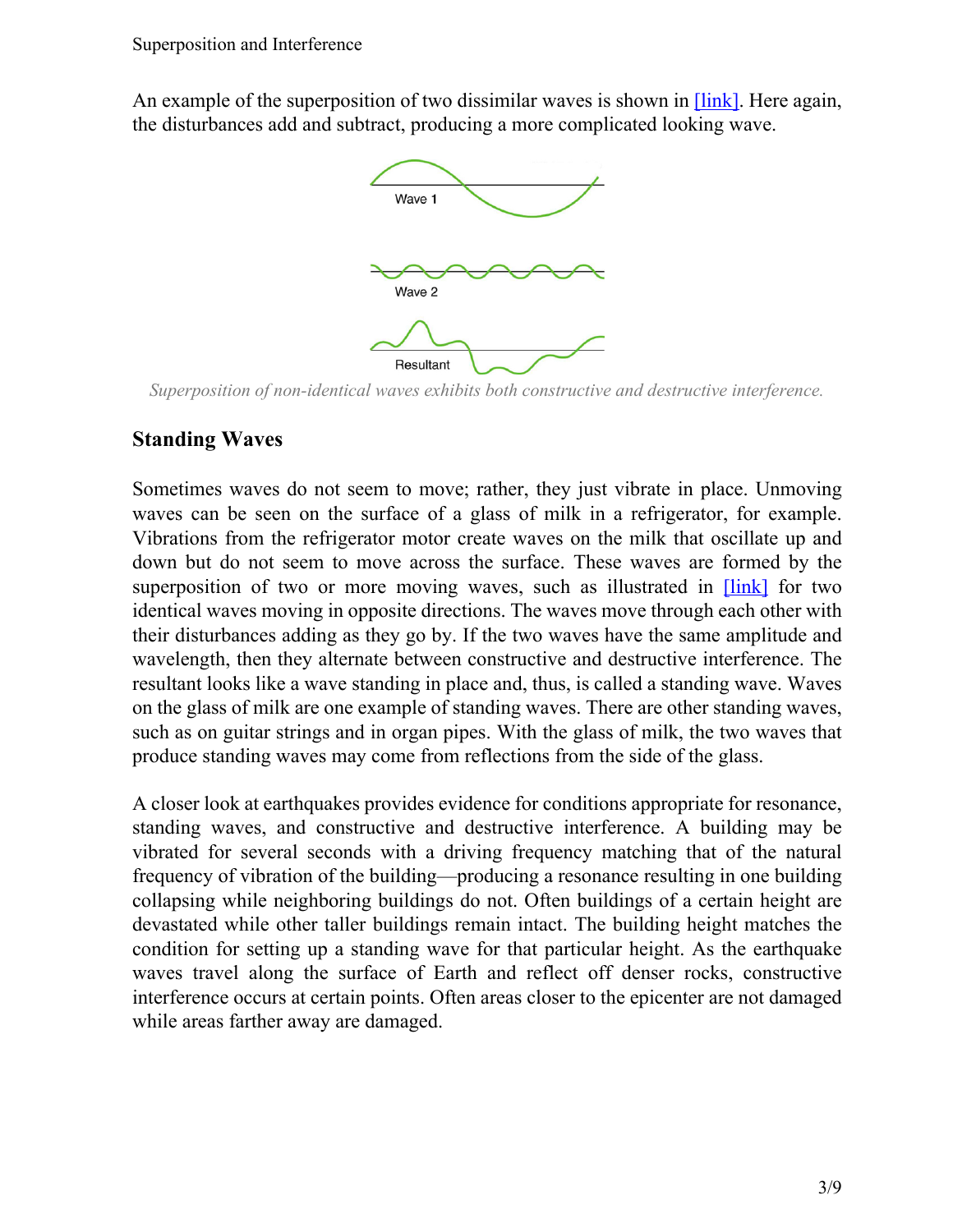<span id="page-3-0"></span>

*Standing wave created by the superposition of two identical waves moving in opposite directions. The oscillations are at fixed locations in space and result from alternately constructive and destructive interference.*

Standing waves are also found on the strings of musical instruments and are due to reflections of waves from the ends of the string. [\[link\]](#page-4-0) and [\[link\]](#page-4-1) show three standing waves that can be created on a string that is fixed at both ends. Nodes are the points where the string does not move; more generally, nodes are where the wave disturbance is zero in a standing wave. The fixed ends of strings must be nodes, too, because the string cannot move there. The word antinode is used to denote the location of maximum amplitude in standing waves. Standing waves on strings have a frequency that is related to the propagation speed  $v_w$  of the disturbance on the string. The wavelength  $\lambda$  is determined by the distance between the points where the string is fixed in place.

The lowest frequency, called the fundamental frequency, is thus for the longest wavelength, which is seen to be  $\lambda_1 = 2L$ . Therefore, the fundamental frequency is  $f_1 = v_w / \lambda_1 = v_w / 2L$ . In this case, the overtones or harmonics are multiples of the fundamental frequency. As seen in  $[\text{link}]$ , the first harmonic can easily be calculated since  $\lambda_2 = L$ . Thus,  $f_2 = v_w / \lambda_2 = v_w / 2L = 2f_1$ . Similarly,  $f_3 = 3f_1$ , and so on. All of these frequencies can be changed by adjusting the tension in the string. The greater the tension, the greater  $v_w$  is and the higher the frequencies. This observation is familiar to anyone who has ever observed a string instrument being tuned. We will see in later chapters that standing waves are crucial to many resonance phenomena, such as in sounding boxes on string instruments.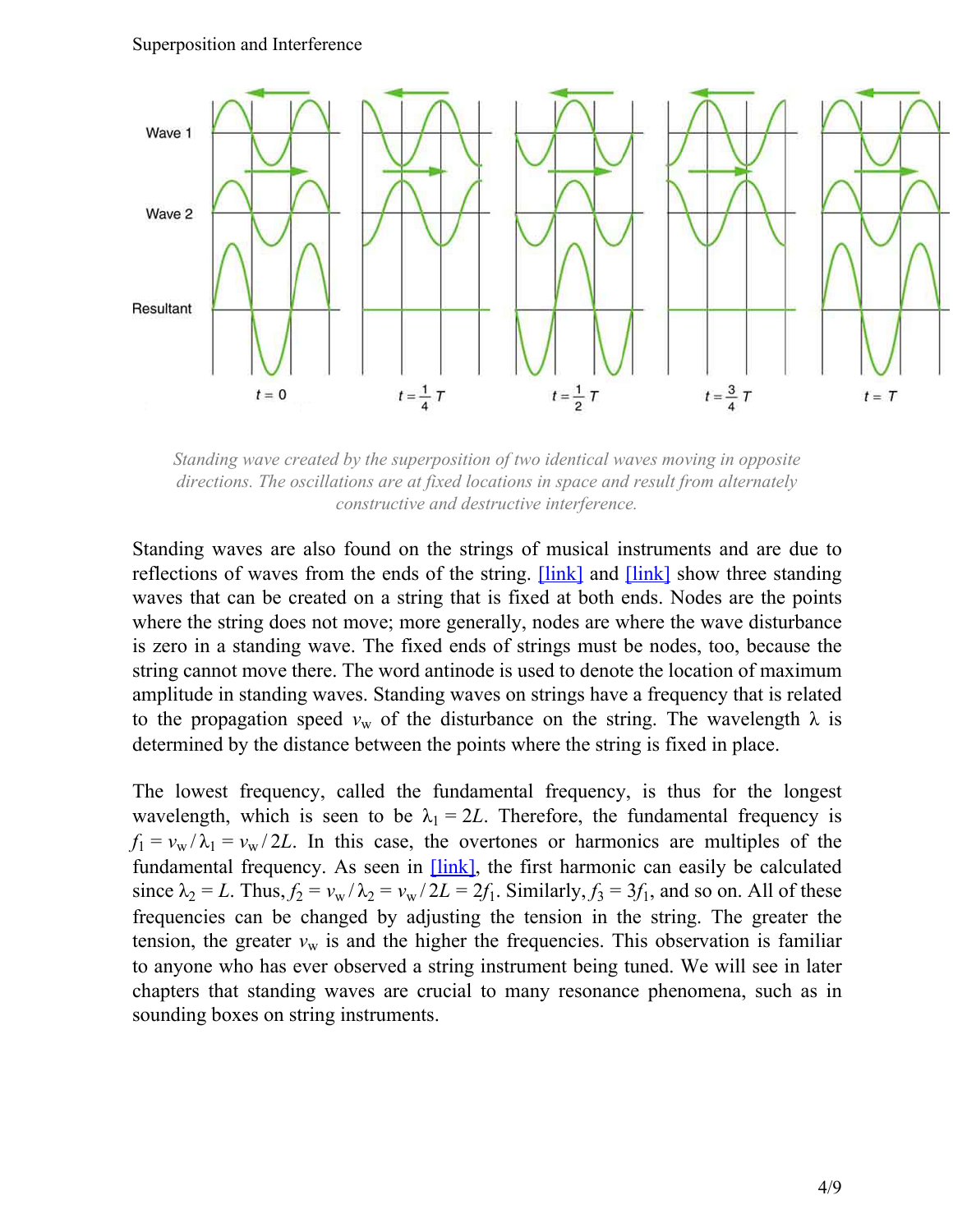<span id="page-4-0"></span>

<span id="page-4-1"></span>*The figure shows a string oscillating at its fundamental frequency.*



*First and second harmonic frequencies are shown.*

#### **Beats**

Striking two adjacent keys on a piano produces a warbling combination usually considered to be unpleasant. The superposition of two waves of similar but not identical frequencies is the culprit. Another example is often noticeable in jet aircraft, particularly the two-engine variety, while taxiing. The combined sound of the engines goes up and down in loudness. This varying loudness happens because the sound waves have similar but not identical frequencies. The discordant warbling of the piano and the fluctuating loudness of the jet engine noise are both due to alternately constructive and destructive interference as the two waves go in and out of phase. **[\[link\]](#page-4-2)** illustrates this graphically.

<span id="page-4-2"></span>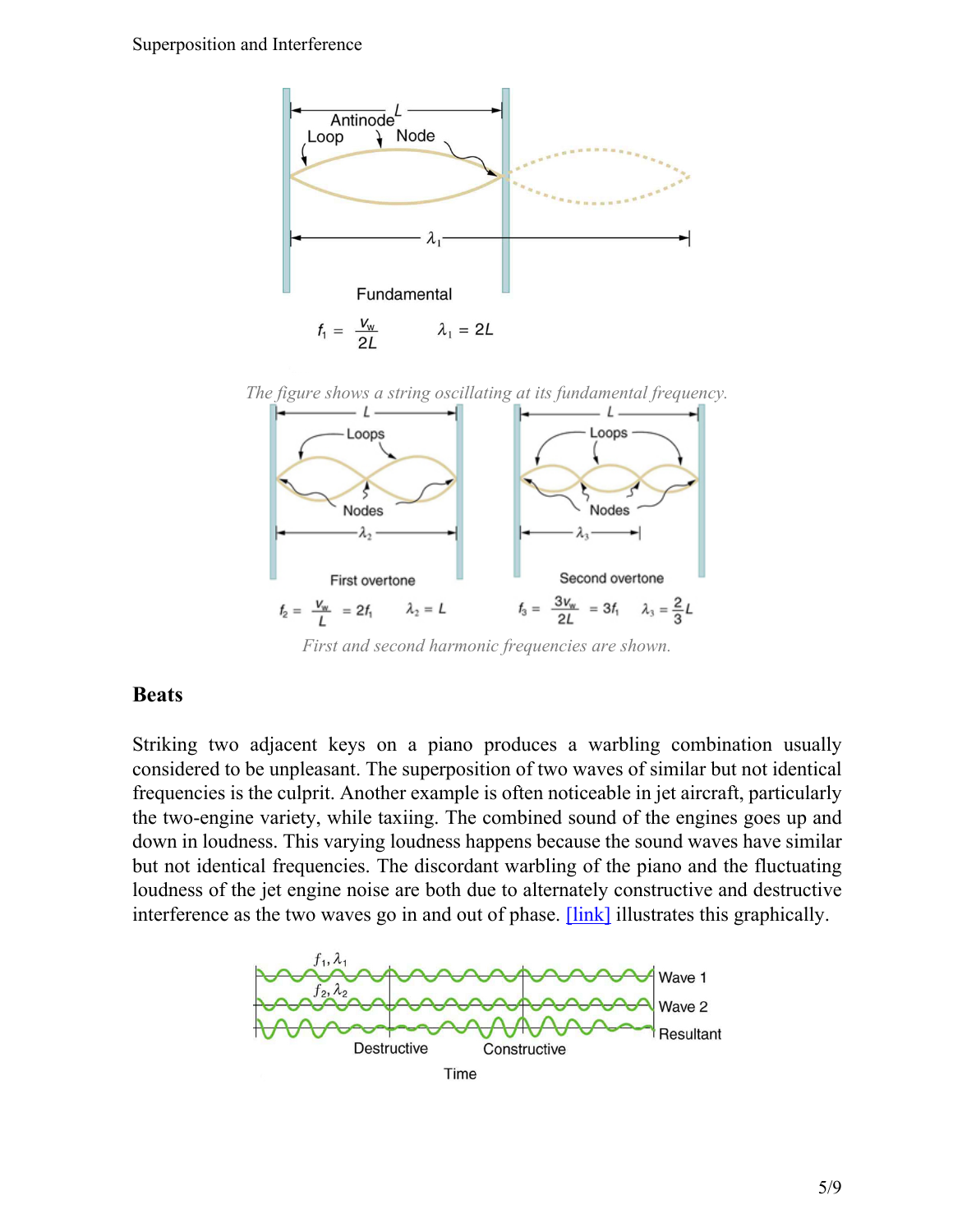*Beats are produced by the superposition of two waves of slightly different frequencies but identical amplitudes. The waves alternate in time between constructive interference and destructive interference, giving the resulting wave a time-varying amplitude.*

The wave resulting from the superposition of two similar-frequency waves has a frequency that is the average of the two. This wave fluctuates in amplitude, or *beats*, with a frequency called the beat frequency. We can determine the beat frequency by adding two waves together mathematically. Note that a wave can be represented at one point in space as

$$
x = X \cos\left(\frac{2\pi t}{T}\right) = X \cos(2\pi ft),
$$

where  $f = 1/T$  is the frequency of the wave. Adding two waves that have different frequencies but identical amplitudes produces a resultant

$$
x = x_1 + x_2.
$$

More specifically,

$$
x = X\cos(2\pi f_1 t) + X\cos(2\pi f_2 t).
$$

Using a trigonometric identity, it can be shown that

$$
x = 2X\cos(\pi f_{\rm B}t)\cos(2\pi f_{\rm ave}t),
$$

where

$$
f_{\mathbf{B}} = |f_1 - f_2|
$$

is the beat frequency, and  $f_{\text{ave}}$  is the average of  $f_1$  and  $f_2$ . These results mean that the resultant wave has twice the amplitude and the average frequency of the two superimposed waves, but it also fluctuates in overall amplitude at the beat frequency *f*B. The first cosine term in the expression effectively causes the amplitude to go up and down. The second cosine term is the wave with frequency  $f_{\text{ave}}$ . This result is valid for all types of waves. However, if it is a sound wave, providing the two frequencies are similar, then what we hear is an average frequency that gets louder and softer (or warbles) at the beat frequency.

# Making Career Connections

Piano tuners use beats routinely in their work. When comparing a note with a tuning fork, they listen for beats and adjust the string until the beats go away (to zero frequency). For example, if the tuning fork has a 256 Hz frequency and two beats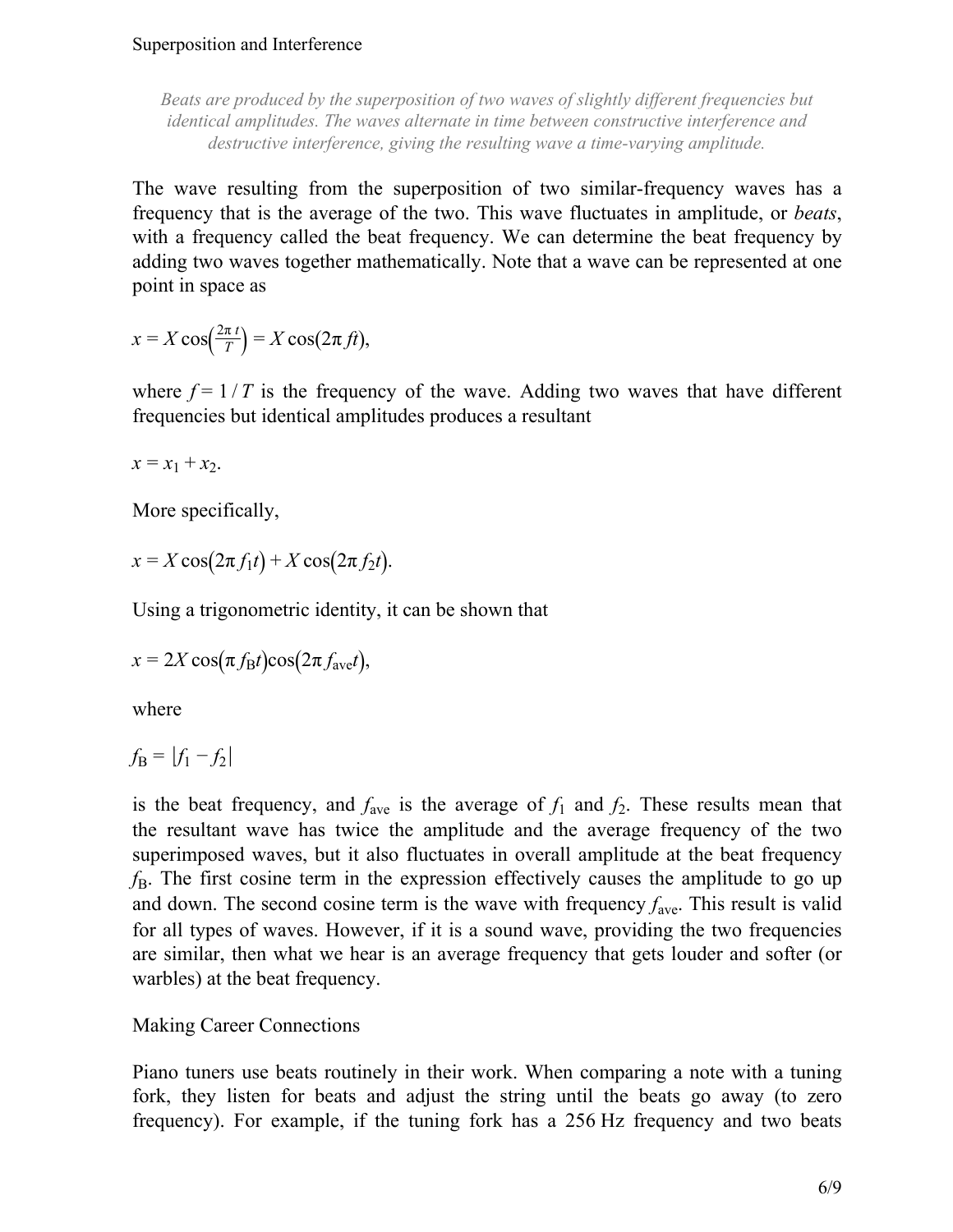per second are heard, then the other frequency is either 254 or 258 Hz. Most keys hit multiple strings, and these strings are actually adjusted until they have nearly the same frequency and give a slow beat for richness. Twelve-string guitars and mandolins are also tuned using beats.

While beats may sometimes be annoying in audible sounds, we will find that beats have many applications. Observing beats is a very useful way to compare similar frequencies. There are applications of beats as apparently disparate as in ultrasonic imaging and radar speed traps.

Check Your Understanding

Imagine you are holding one end of a jump rope, and your friend holds the other. If your friend holds her end still, you can move your end up and down, creating a transverse wave. If your friend then begins to move her end up and down, generating a wave in the opposite direction, what resultant wave forms would you expect to see in the jump rope?

The rope would alternate between having waves with amplitudes two times the original amplitude and reaching equilibrium with no amplitude at all. The wavelengths will result in both constructive and destructive interference

Check Your Understanding

Define nodes and antinodes.

Nodes are areas of wave interference where there is no motion. Antinodes are areas of wave interference where the motion is at its maximum point.

Check Your Understanding

You hook up a stereo system. When you test the system, you notice that in one corner of the room, the sounds seem dull. In another area, the sounds seem excessively loud. Describe how the sound moving about the room could result in these effects.

With multiple speakers putting out sounds into the room, and these sounds bouncing off walls, there is bound to be some wave interference. In the dull areas, the interference is probably mostly destructive. In the louder areas, the interference is probably mostly constructive.

PhET Explorations: Wave Interference

Make waves with a dripping faucet, audio speaker, or laser! Add a second source or a pair of slits to create an interference pattern.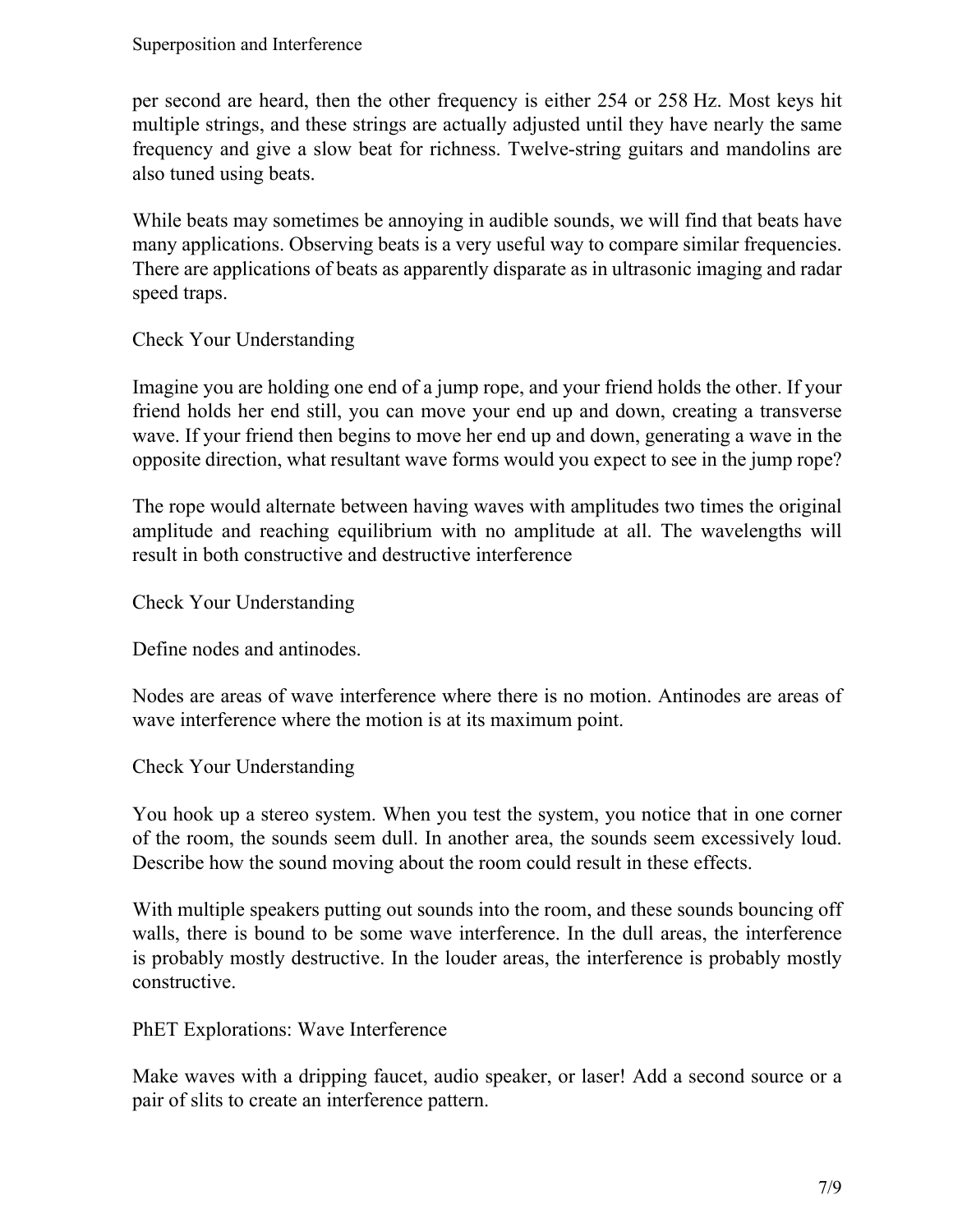

*[Wave Interference](/home/voer/vp/vp.transformer/src/vpt.transformer/vpt/transformer/transforms/20140115-101928-71067678-1/wave-interference_en.jar)*

# **Section Summary**

- Superposition is the combination of two waves at the same location.
- Constructive interference occurs when two identical waves are superimposed in phase.
- Destructive interference occurs when two identical waves are superimposed exactly out of phase.
- A standing wave is one in which two waves superimpose to produce a wave that varies in amplitude but does not propagate.
- Nodes are points of no motion in standing waves.
- An antinode is the location of maximum amplitude of a standing wave.
- Waves on a string are resonant standing waves with a fundamental frequency and can occur at higher multiples of the fundamental, called overtones or harmonics.
- Beats occur when waves of similar frequencies  $f_1$  and  $f_2$  are superimposed. The resulting amplitude oscillates with a beat frequency given by  $f_{\rm B} = |f_1 - f_2|$ .

# **Conceptual Questions**

Speakers in stereo systems have two color-coded terminals to indicate how to hook up the wires. If the wires are reversed, the speaker moves in a direction opposite that of a properly connected speaker. Explain why it is important to have both speakers connected the same way.

# **Problems & Exercises**

A car has two horns, one emitting a frequency of 199 Hz and the other emitting a frequency of 203 Hz. What beat frequency do they produce?

# $f = 4$  Hz

The middle-C hammer of a piano hits two strings, producing beats of 1.50 Hz. One of the strings is tuned to 260.00 Hz. What frequencies could the other string have?